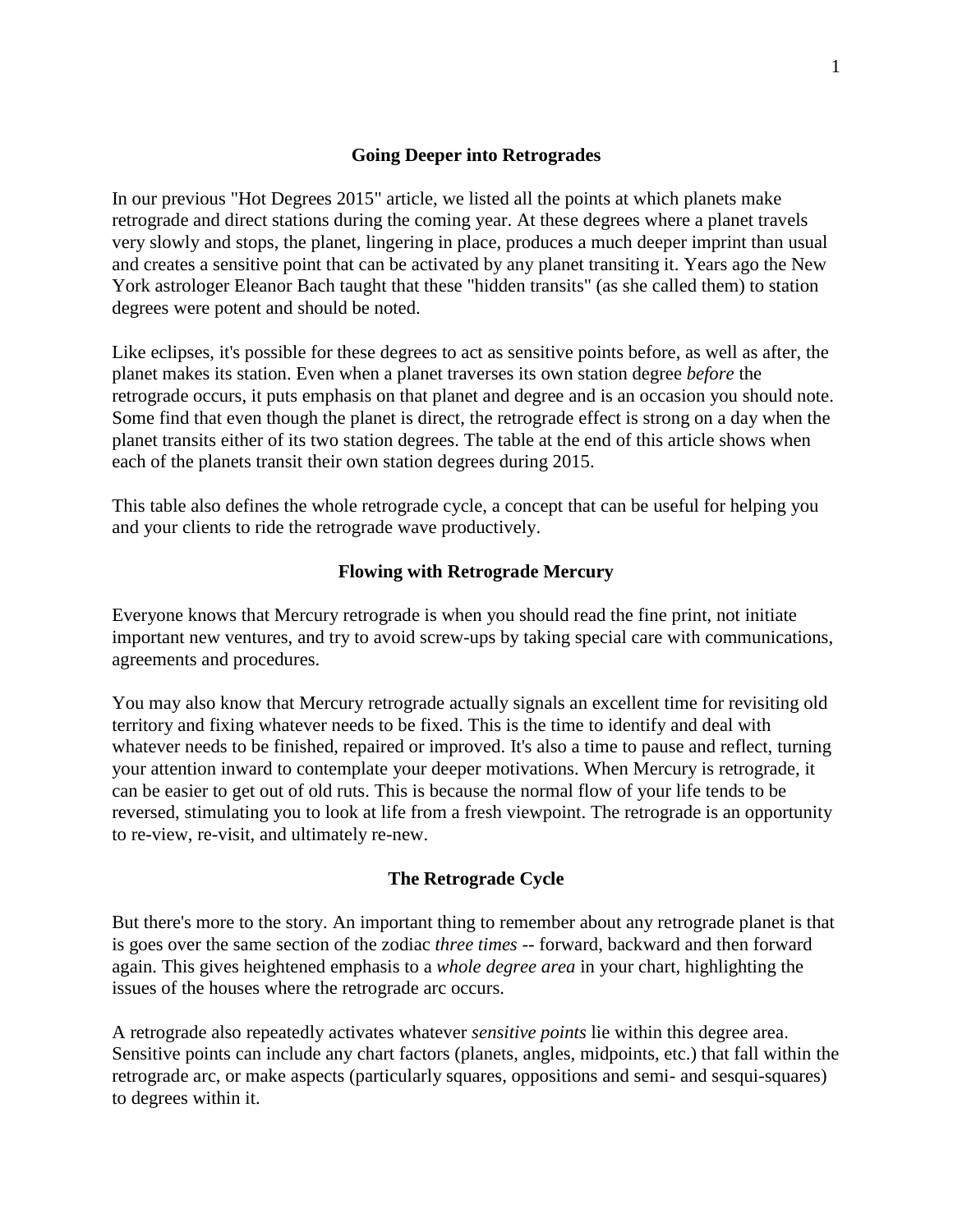First, a planet *about to go retrograde* highlights these sensitive points in the order in which you usually experience them day after day, year after year through repeated transits from the Sun, Moon and chart angles. Then, when the planet goes *retrograde*, it highlights these points in reverse order. After planet goes *direct*, the usual order resumes.

Noting the zodiacal order of the planets in a chart can be informative. For example, if you have Saturn placed where it is usually transited just before Jupiter is transited, you will tend to feel that hard work eventually brings its rewards. If Jupiter is placed so it is usually transited just before Saturn, you may feel that whenever you grow especially expansive and happy, hard realities soon bring you down to earth. At times when a planet transits in *reverse* over your Jupiter and Saturn, you will clearly not experience these planets in the same way. In his book *Planets in Containment* John Sandbach shows how useful the zodiacal order of the planets can be in chart interpretation.

## **The Three Phases of a Retrograde**

To understand what a retrograde is doing in the chart, you must look at not just the period when a planet is traveling backwards, but also at the periods before and after the retrograde when the planet is traversing the same degree area. These periods, which are often called the *retrograde shadow*, are part of a whole retrograde cycle.

The retrograde cycle has three main phases:

- The *pre-shadow period*, which starts when the planet, traveling forward in the zodiac, transits the degree where it will later make its direct station. This period lasts until the planet turns retrograde.
- The *retrograde period*, from when the planet makes its retrograde station to when it makes its direct station. Throughout this period the planet is traveling backward through the zodiac.
- The *post-shadow period*, when the planet, having resumed direct motion, moves from the degree of its direct station forward to the point where it originally went retrograde.

Being conscious of these three phases gives you a strategy for using the retrograde productively.

- *The pre-shadow period* is when you really should start paying special attention to details, because what you do now can result in problems that you experience later during the retrograde. Strive for clarity in all your communications.
- *The retrograde period* is when the results of problems set up during the pre-shadow can surface. Also, any decisions that you made during the pre-shadow are now up for review. During the retrograde period you will usually, but not always, change those decisions. Ideally, this is a time for pausing to review and reflect upon what you've been doing,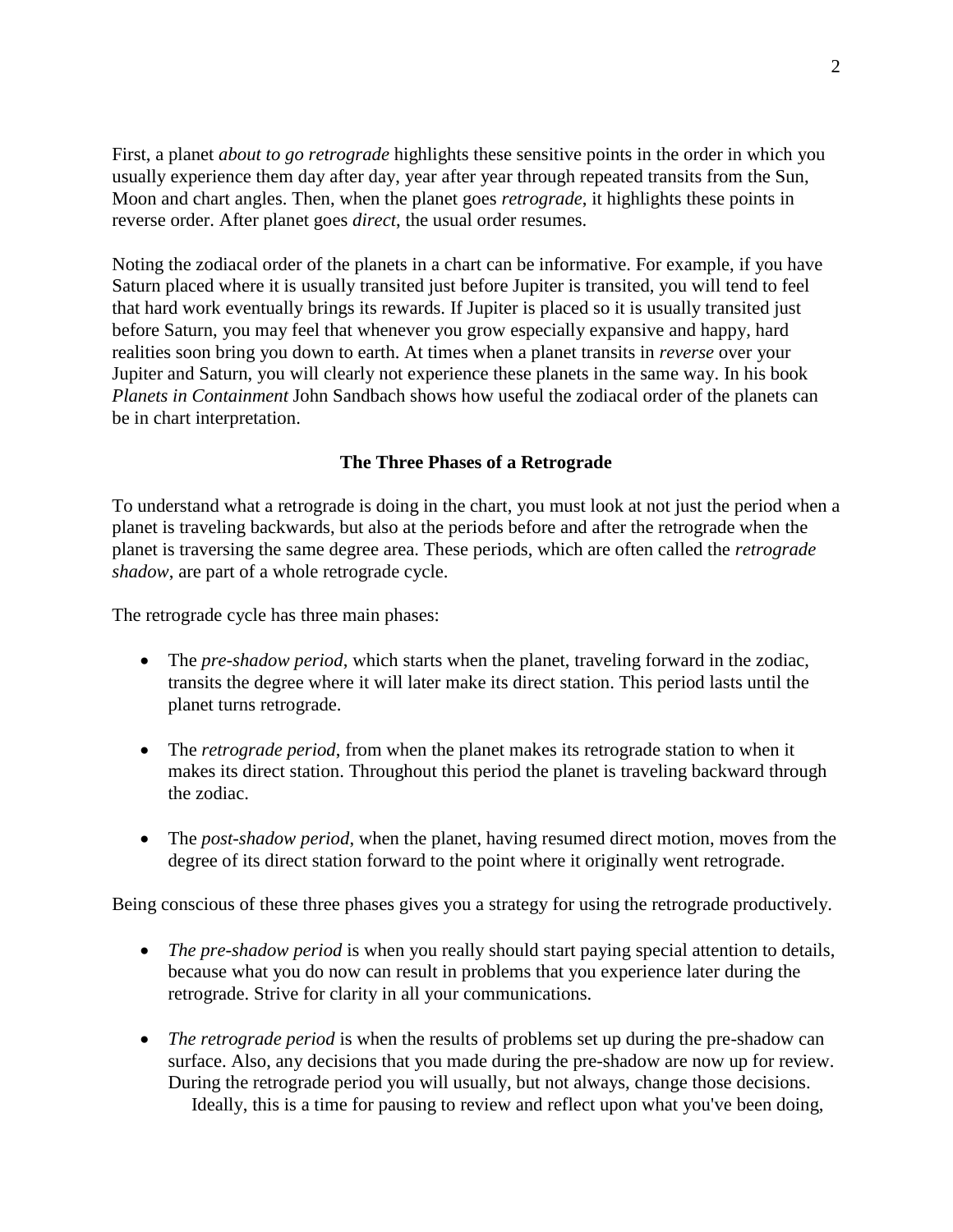so that you can view it in a new light. It's time to clean up old business, creating a clean slate for initiating new ventures when the retrograde cycle is over. In order to keep from perpetuating existing problems or creating new ones, continue to take special care with details.

• *The post-shadow period* is when you feel life resuming its normal rhythm. With Mercury going over its retrograde arc one last time, you get a chance to re-visit and resolve any problems that arose and integrate the lessons learned. If you do not make a decision during this phase, then the decision that you made during the pre-shadow and/or retrograde phase is likely to stand.

For more specific guidance on the kinds of issues that will come up during the retrograde cycle, look to the signs and natal houses covered by the retrograde arc and the natal planets and sensitive points that lie within it. If Mercury, Gemini or Virgo are strong in your chart, you may be affected by Mercury retrograde more than most people.

Cruising the internet, you will find more excellent advice about weathering Mercury retrograde. Roman Oleh Yaworsky's site PowerfulLight.com, Wendy Guy's site EvolvingDoor.ca, and DebraClementAstrologer.com are all well worth visiting.

# **The Table of Retrograde Shadow Dates**

The table at the end of this article shows when these phases occur during 2015, not just for Mercury but for all the planets. There isn't as much lore about the behavior of Venus, Mars and the other planets when retrograde, but you can expect that the affairs of these planets would be affected in phases analogous to the way Mercury is affected. At their websites Wendy Guy and Debra Clement discuss the meaning of other planets as well as Mercury going retrograde.

While Jupiter and the planets beyond it go retrograde for some months every year, Venus and Mars each go retrograde only about every two years. Occasionally both will retrograde in a given calendar year, as they did in 2014, or neither will retrograde, as they did in 2006. But usually they go retrograde in alternate years. In 2015 it's the year for Venus retrograde, and in 2016 it's the year for Mars. Because the retrogrades of Venus and Mars are rarer than those of the other planets, mundane astrologers are apt to take extra note of them in the year when their retrogrades occur.

The outer planets move so slowly that their shadow periods overlap from year to year. Still, it can be informative to consider the pre- and post-shadows that are attached to the current year's outer-planet retrogrades.

# -- Pat White

*Thanks to Solar Fire user David G. Walters, who brought up this matter and contributed information to this article.*